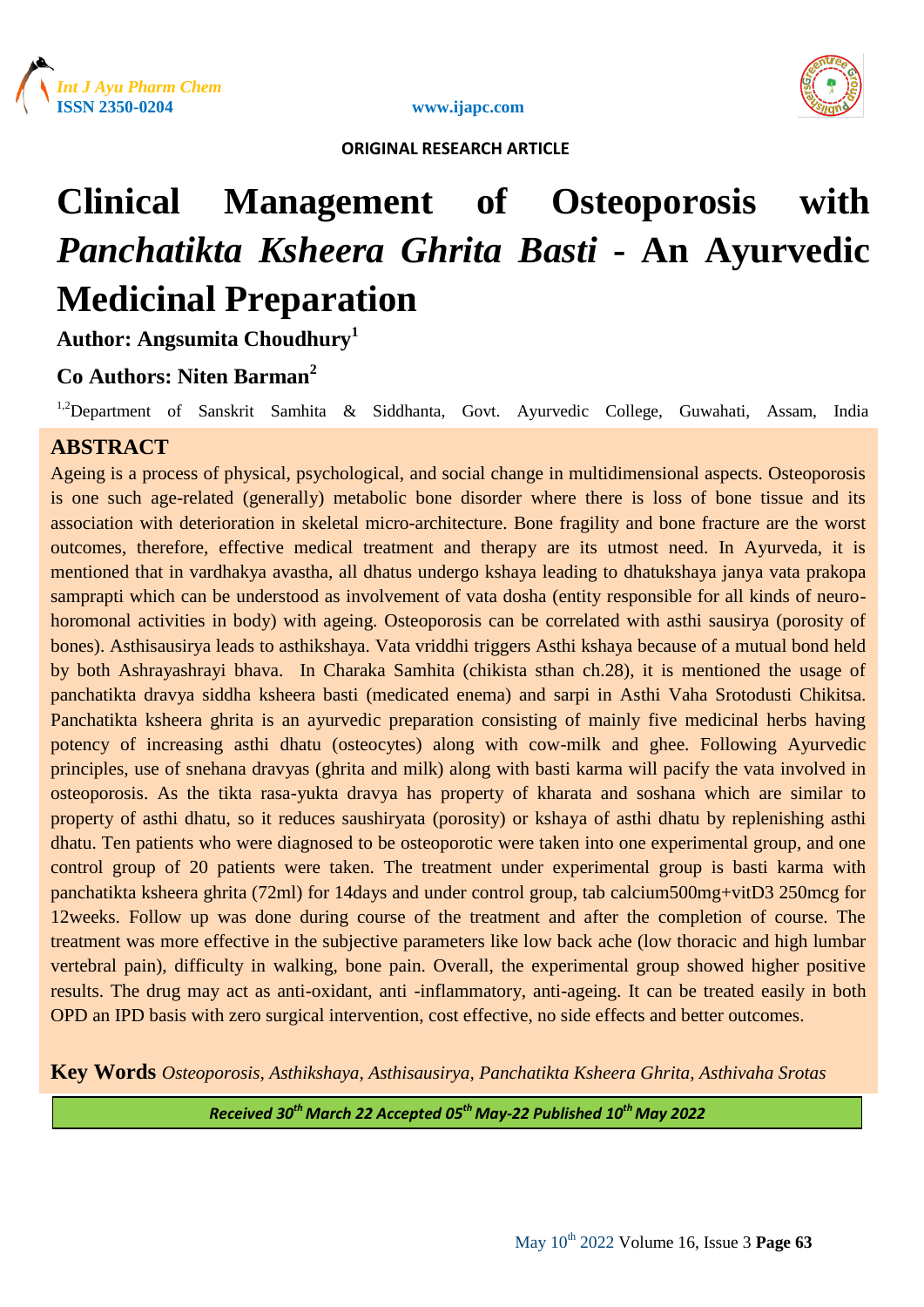





# **INTRODUCTION**

The principles of treatment of Ayurveda is shown to be successful against degenerative diseases (jarajanya vyadhi). Ageing is a real challenge. Osteoporosis is one of the degenerative disorders of bone where porosity develops and bone mineral density and bone mass decreases . Osteoporosis can be correlated with asthisaushirya (one cardinal sign of dushita majjavaha srota ). Also signs and symptoms ( both early and late ) of osteoporosis justifies both asthivaha as well as majjavaha srota dusti lakshanas.. Over the past few years , a number of non-hormonal options have become available for prevention of osteoporotic fractures , yet no current available treatment modalities have potency to restore reduced bone density to normal. Therefore, to provide an effective treatment, an effort has been made through use of Ayurvedic siddhanta on management of osteoporosis (asthisausirya) by use of panchatikta ksheera ghrita basti ( enema therapy ) .

# **DEFINITION OF OSTEOPOROSIS**

World Health Organisation defines osteoporosis as a " progressive systemic skeletal disease characterized by low bone mass and micro architectural deterioration of bone tissue, with a consequent increase in bone fragility and susceptibility to fracture ".<sup>1</sup>

Other definition is based mainly on bone mineral density (BMD) measurements of the hips and spine. Patients with BMD 1-2.5 standard deviations (SD) below peak bone mass

measurements are considered to be osteopenic and patients with  $BMD > 2.5$  SD below peak bone mass measurements are osteoporotic.

# **CAUSES OF GENERALISED OSTEOPOROSIS<sup>1</sup>**

Senility

● Post-immobilisation , eg a bed ridden patient

● Post-menopausal

● Nutritional and gastro-intestinal disordersmalnutrition, parenteral nutrition, malabsorption syndrome, severe liver disease

Endocrine disorders – cushing syndrome, hyperparathyroidism, thyrotoxicosis

• Drug induced-long term steroid therapy, phenobarbitone therapy

● Hypogonadal states- turner syndrome, klinfelter syndrome

## **DIAGNOSIS OF OSTEOPOROSIS**

Signs and Symptoms<sup>2</sup>

● Early

a) Episode of acute pain in middle to low thoracic or high lumbar region (low back ache).

b) Pain in knee joint

c) Bone pain

d) Difficulty in walking and sitting.

e) Pain in above mentioned regions while at rest or during routine daily activity is the earliest symptom of osteoporosis.

• Late signs and symptoms

Incremental loss in height

a) Tenderness in bone

b) Vertebral compression fractures , hip fracture

May 10th 2022 Volume 16, Issue 3 **Page 64**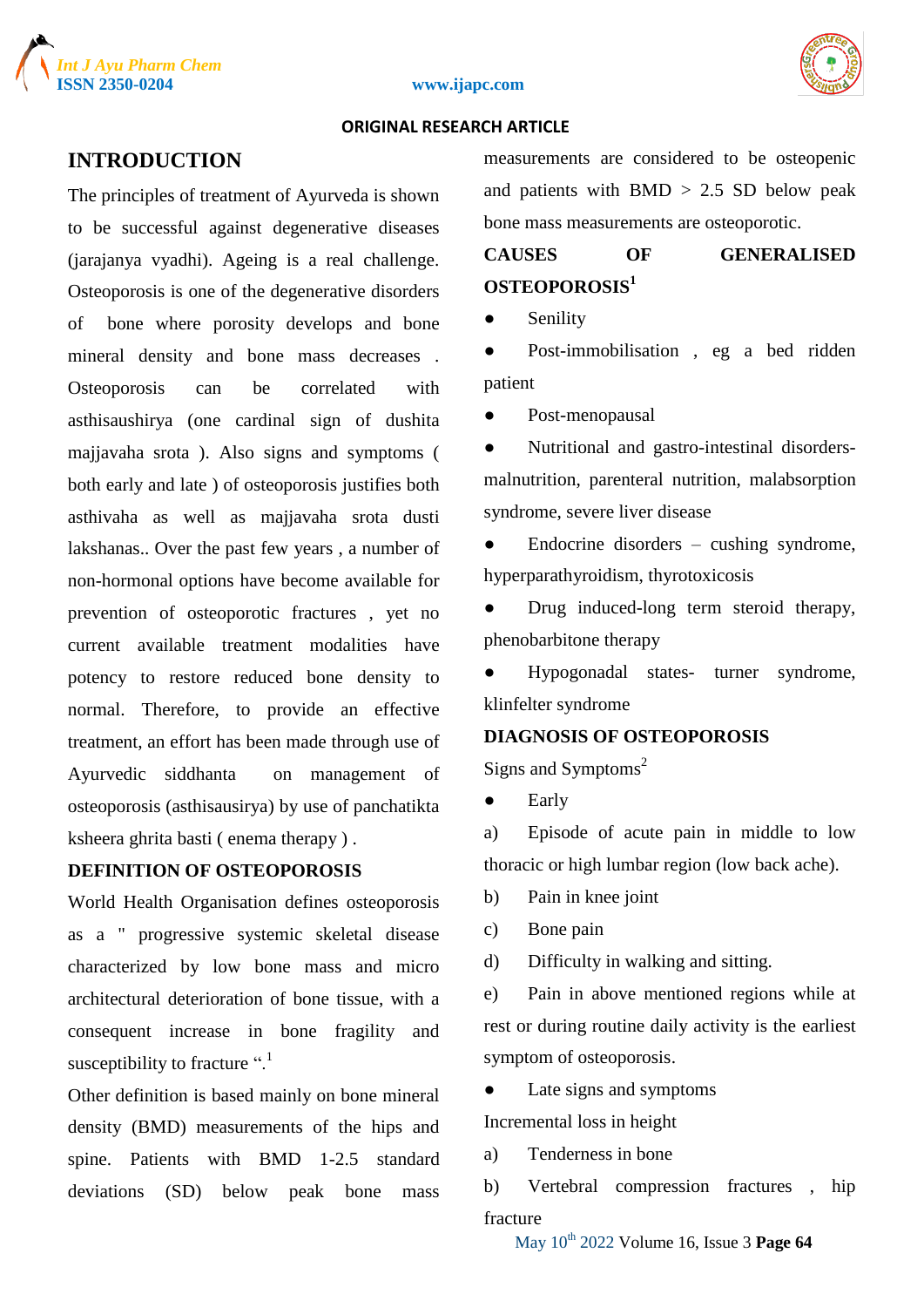

#### **ISSN 2350-0204 www.ijapc.com**



#### **ORIGINAL RESEARCH ARTICLE**

- c) Diagnosis of osteoporosis (by investigation  $)^2$
- d) Radiographic findings
- e) Bone Mineral Density test ( BMD-t score ) GOLD STANDARD assessment

f) BMD Score normal when +1 to -1 ,osteopenic -1 to -2.5 , osteoporosis -2.5 or lower g) Xray LS spine – Lumbosacral spondylosis , osteophytes , osteophytes osteoporosis , anterior wedge compression fracture .

Laboratory investigations. (biochemical markers) Sr. Markers of bone formation-total alkalaine phosphatase, sr. calcium,osteocalcin

Urine markers of bone resorption-urine calcium total pyridinates .

Limitations of biochemical markers – differ in response to specific osteoporosis therapies and may even vary in the same patient.

# **AIMS AND OBJECTIVES**

- To study the concept of osteoporosis
- To manage cases of osteoporosis with panchatikta ksheera ghrita basti (an ayurvedic medicinal preparation)

To comapare the cases with the above mentioned therapy with modern medicine calcium and vit D.

# **MATERIALS AND METHODS**

- A clinical trial is carried out with patients of osteoporosis diagnosed by investigations .
- Confirmatory period-1week

#### **Experimental Group**

● Treatment- Management with panchatikta ksheeraghrita basti (enema therapy)

- Treatment period- 14 days
- Age group  $-40-70$  years
- $\bullet$  Dose- 60ml
- Follow-up period-7th day, 14thday.
- Route of administration per rectal
- $\bullet$  No. of patients  $-10$
- Study centre- IPD and OPD of Govt. Ayurvedic College, Guwahati.

#### **Control Group**

- Number of patients. -10
- Age group  $-40-70$  years
- Dose- Calcium 500mg+Vit D3 250mcg
- Route of administration- orally
- Treatment period 12weeks.
- $\bullet$  Follow up after completion of course of treatment. Study centre- IPD and OPD of Govt. Ayurvedic College , Guwahati .

# **AYURVEDIC REVIEW OF OSTEOPOROSIS:**

## **DISEASE REVIEW**

Ayurvedic: In Jaravastha, there is natural decline in quality and quantity of all dhatus (Ca.Vi.8/122). This gradual decline of all dhatus is attributed to the dominant Vata dosha in this stageAsthi vayu relationship

According to the principles of Ashrayashrayi Bhava, asthi dhatu is the seat of vata dosha. Asthi and vata dosha are inversely proportional to each other regarding vriddhi and kshaya. Vriddhi vata leads to kshaya of asthi (A.S.Su-20/1). So, if there is vata vriddhi that will lead to saushirta in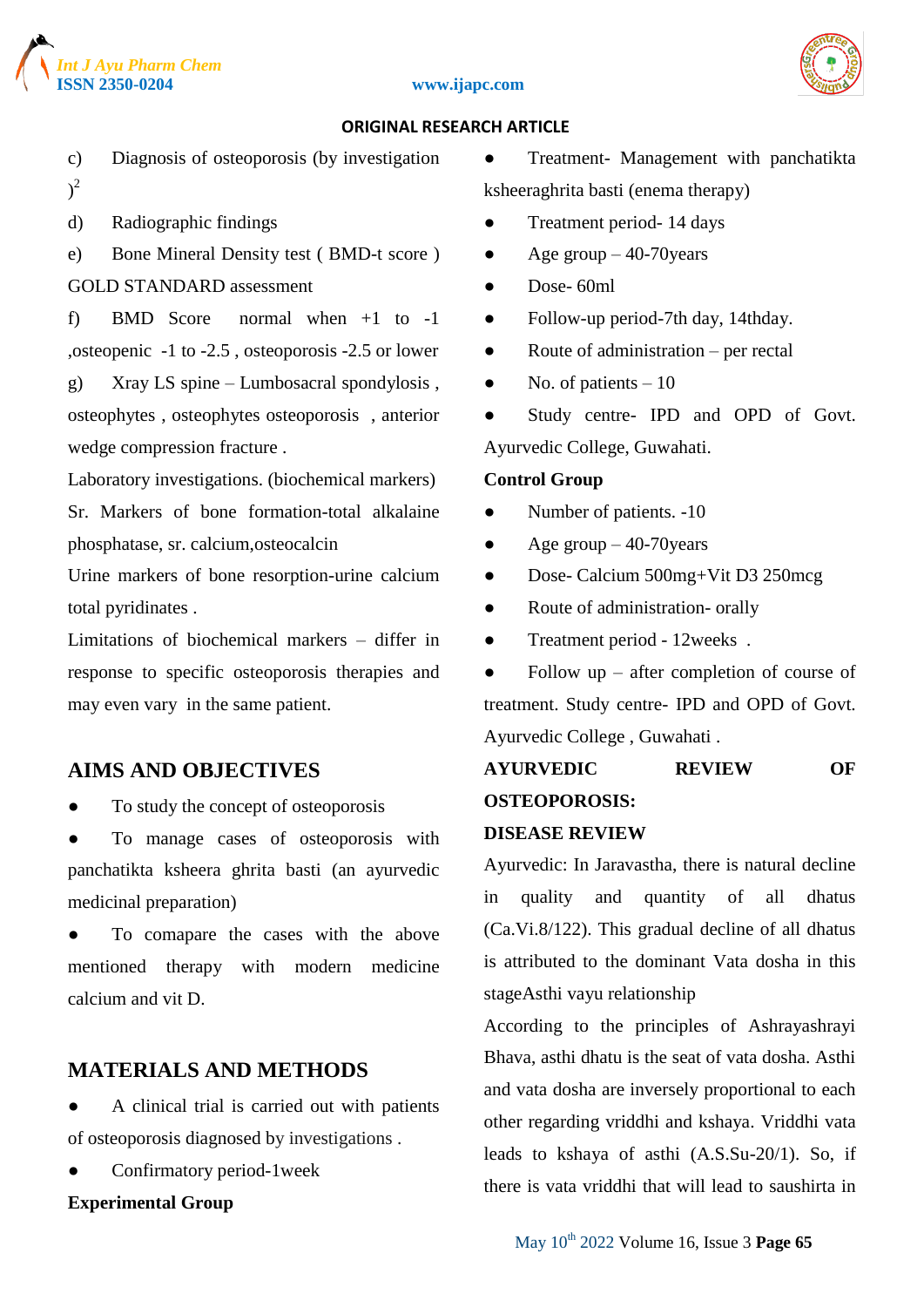

#### **ISSN 2350-0204 www.ijapc.com**



#### **ORIGINAL RESEARCH ARTICLE**

asthi dhatu causing asthikshaya (loss of bone tissue)

Asthisausirya- While commenting on the word "Saushirya", the literal meaning of the word saushirya means porous bone, which is similar to osteoporosis. Acharya Charak has mentioned the symptoms of majja kshaya (Ca.Su.17/68) which means asthi becomes weak and light in weight.

## **Chikitsa / Treatment**

The treatment of osteoporosis (an asthi asrayana vyadhi) is mentioned clearly in Charak Samhita sutra sthan chapter 28 sloka 27 where enema therapy vasti karma (a panchakarma) with ghrita and ksheera combined (or medicated) with tikta rasayukta dravya, which is considered as best therapy for asthi asrayana vayadhi .

# **DRUG REVIEW**

In Ayurveda, in Asthivahasrota dusti chikitsa, use of basti karma with tikta dravyas with siddha ksheera and sarpi are mentioned (Ch.Su.28/27). Also, in majjavaha srota dusti chikitsa, use of tikta and swadu rasa are mentioned (Ch.S.u.28/28). Here, panchatikta ksheera ghrita has been taken for study the management of osteoporosis. Panchatikta ksheera ghrita is an ayurvedic preparation consist of Nimba (Azadirachta indica), Patola (Stereospermum suaveolens), Vasa (Adhathoda vasica), Guduchi (Tinospora cordifolia), Kantakari (Solanam xanthocarpum , triphala , go- ghrita (cow ghee) and go-dugdha (cow-milk).

# **METHODS OF ASSESSMENT**

● General information including treatment for osteoporosis.

• Presenting symptoms as per modern medicine and Ayurvedic symptoms.

● Physical examination.

• Radiography (X-ray) Dorsal spine Lateral view.

● Bone Mineral Density test (BMD-t score) GOLD STANDARD assessment

● Laboratory investigations. Serum Calcium and Vit D assessed by us. method.Marker of bone formation (as serum).

# **Inclusion Criteria**

Patients presenting with the classical features of Asthi Kshaya (osteoporosis) were taken for the study.

● Postmenopausal women and osteoporotic men were taken for the study.

Patients were selected between the age group of 40-60 years.

• Patients of osteoporosis diagnosed by BMD test.

# **Exclusion Criteria**

The following patients were excluded from the study:

● Patients below the age of 40 years and above the age of 60 years were excluded.

● B.M.D.T. above -1 and less than -3.5

• Congenital disorders (Dysosteogenesis and Marfan's syndrome).

● Patients diagnosed with endocrine disorders (hyperthyroidism, hyperparathyroidism, untreated Cushing's syndrome).

May 10th 2022 Volume 16, Issue 3 **Page 66** Patients with evidence of malignancy.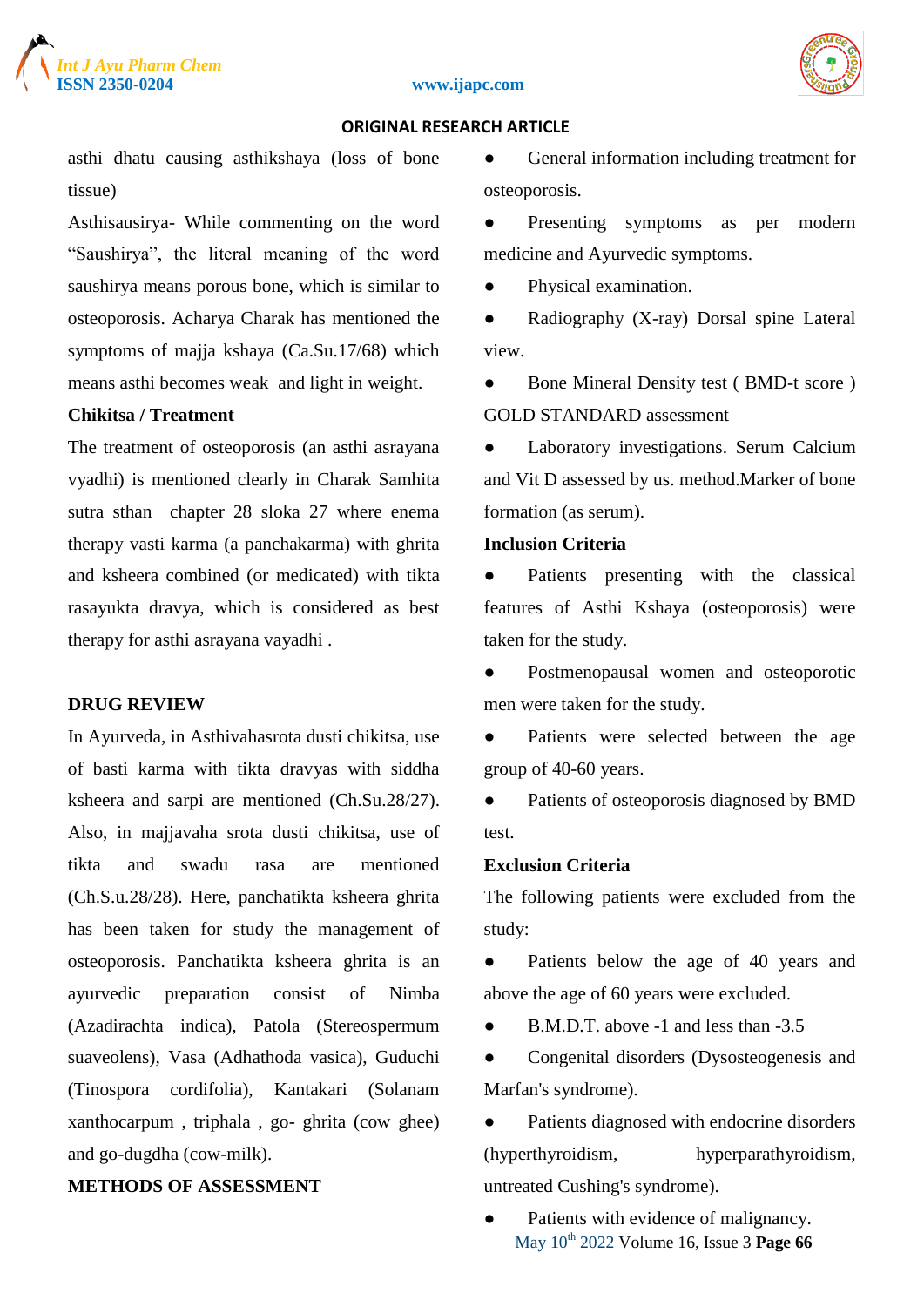





Patients suffering from major systemic illness necessitating long-term drug treatment.

- Prolonged immobilization.
- Long bone fracture in last six months.

# **Withdrawal Criteria**

The patients were withdrawn from the trial when they developed any serious adverse or if there was noncompliance of treatment before three months.

## **Medicine preparation**

Reference from chakradatt – panchatikta ghrita sloka 251-254

Susrut Chikitsa Sthan 17/19

Paribhasa Prakaran 1/10-11

 $\bullet$  Ingredients – 5 medicinal herb collected locally.

Nimba (*Azadirachta indica*), Patola (*Stereospermum suaveolens*), Vasa (*Adhathoda vasica*), Guduchi (*Tinospora cordifolia*),

#### a) BONE PAIN AND TENDERNESS

Kantakari (*Solanam xanthocarpum)*, triphala, goghrita (cow ghee) and go-dugdha (cow-milk).

- Preparation site State Ayurvedic Pharmacy (at Govt. Ayurvedic College)
- Quality test Drug Testing Laboratory (DTL) , AYUSH, ASSAM

#### **Gradation of symptoms (clinically)**

- Low back ache
- Grade 0-No symptoms
- Grade 1-pain during lifting heavy objects
- Grade 2-bending forward and backward and standing after sitting posture
- Grade 3-standing for more than 10min or more

• Grade 4-bed ridden or inability to stand or even sit

# **RESULTS AND OBSERVATIONS**

CLINICAL SIGNS AND SYMPTOMS

|                                            |             |                                                 |           | <b>GROUP A</b>                                  |                |                    |                |
|--------------------------------------------|-------------|-------------------------------------------------|-----------|-------------------------------------------------|----------------|--------------------|----------------|
|                                            |             |                                                 |           | Table 1 (a) Result for Bone Pain and Tenderness |                |                    |                |
| Mean (BT)                                  | Mean        | Mean $(BT)$ -                                   | <b>SD</b> | <b>SE</b> of mean                               | <b>T</b> -test | <b>Probability</b> | <b>Remarks</b> |
|                                            | (AT)        | Mean $(AT)$                                     |           |                                                 | (t9)           |                    |                |
| 3.5                                        |             | 2.5                                             | 0.85      | 0.27                                            | 2.17           | P<0.05             | Significant    |
|                                            |             |                                                 |           | <b>GROUP B</b>                                  |                |                    |                |
|                                            |             | Table 1 (b) Result for Bone Pain and Tenderness |           |                                                 |                |                    |                |
| Mean (BT)                                  | <b>Mean</b> | Mean $(BT)$ -                                   | <b>SD</b> | SE of mean                                      | <b>T</b> -test | <b>Probability</b> | <b>Remarks</b> |
|                                            | (AT)        | Mean $(AT)$                                     |           |                                                 | (t9)           |                    |                |
| 3                                          | 1.2         | 1.8                                             | 0.44      | 0.32                                            | 1.37           | P<0.05             | significant    |
|                                            |             | <b>CLINICAL SIGNS AND SYMPTOMS</b>              |           |                                                 |                |                    |                |
| b) LOW BACK ACHE                           |             |                                                 |           |                                                 |                |                    |                |
|                                            |             |                                                 |           | <b>GROUP A</b>                                  |                |                    |                |
| <b>Table.2(a)</b> Result for Low Back Ache |             |                                                 |           |                                                 |                |                    |                |
| Mean(BT)                                   | <b>Mean</b> | Mean $(BT)$ -                                   | <b>SD</b> | SE of mean                                      | <b>T</b> -test | <b>Probability</b> | <b>Remarks</b> |
|                                            | (AT)        | Mean $(AT)$                                     |           |                                                 | (t9)           |                    |                |
| 2.7                                        | 0.6         | 2.1                                             | 0.567     | 0.18                                            | 11.66          | P<0.01             | Highly         |
|                                            |             |                                                 |           |                                                 |                |                    | Significant    |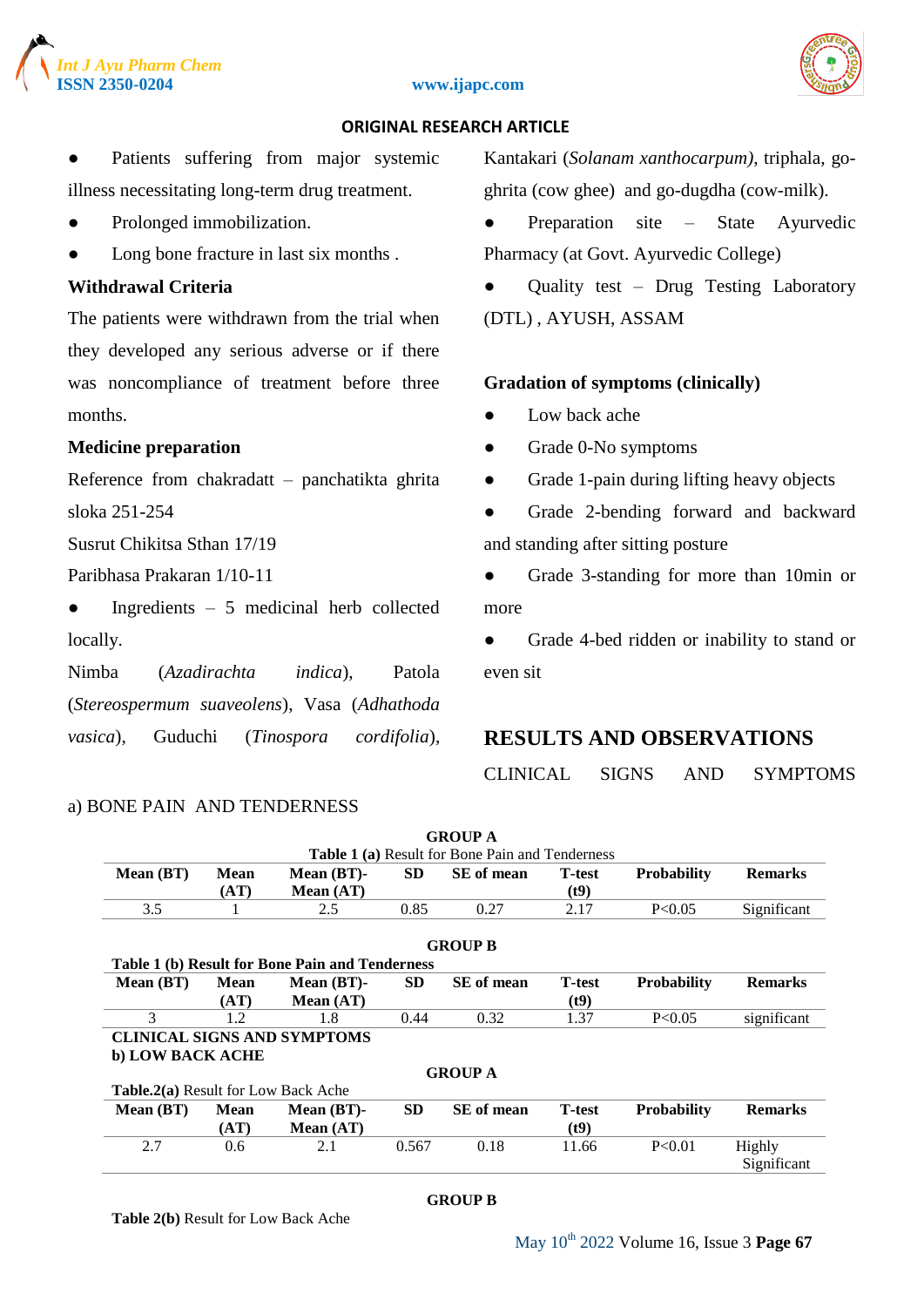



#### **ISSN 2350-0204 www.ijapc.com**

 **ORIGINAL RESEARCH ARTICLE**

| Mean (BT)                                                | <b>Mean</b><br>(AT) | Mean $(BT)$ -<br>Mean $(AT)$                                               | SD        | SE of mean     | <b>T</b> -test<br>(t9) | <b>Probability</b> | <b>Remarks</b>        |
|----------------------------------------------------------|---------------------|----------------------------------------------------------------------------|-----------|----------------|------------------------|--------------------|-----------------------|
| 2.2                                                      | 1.6                 | 0.6                                                                        | 0.393     | 0.124          | 9.95                   | P<0.01             | Highly<br>Significant |
|                                                          |                     | <b>CLINICAL SIGNS AND SYMPTOMS</b><br>c) DIFFICULTY IN WALKING AND SITTING |           |                |                        |                    |                       |
|                                                          |                     |                                                                            |           | <b>GROUP A</b> |                        |                    |                       |
|                                                          |                     | Table 3(a) Result for Difficulty in Walking and Sitting                    |           |                |                        |                    |                       |
| Mean (BT)                                                | <b>Mean</b><br>(AT) | Mean (BT)-<br>Mean $(AT)$                                                  | SD        | SE of mean     | <b>T</b> -test<br>(t9) | <b>Probability</b> | <b>Remarks</b>        |
| 2.7                                                      | 0.4                 | 2.3                                                                        | 0.482     | 0.152          | 15.13                  | P<0.01             | Highly<br>Significant |
|                                                          |                     | Table 3(b) Result for Difficulty in Walking and Sitting                    |           | <b>GROUP B</b> |                        |                    |                       |
| Mean $(BT)$                                              | <b>Mean</b><br>(AT) | Mean (BT)-<br>Mean $(AT)$                                                  | <b>SD</b> | SE of mean     | <b>T-test</b><br>(t9)  | <b>Probability</b> | <b>Remarks</b>        |
| 2.3                                                      | 1.4                 | 0.9                                                                        | 0.482     | 0.152          | 5.92                   | P<0.01             | Highly<br>Significant |
| <b>COMPARATIVE STUDY</b><br><b>TABLE 4 Low Back Ache</b> |                     |                                                                            |           |                |                        |                    |                       |
| (Mean) BT-AT                                             |                     | (Mean) BT-AT                                                               | <b>SD</b> |                | <b>SE</b> of Mean      | t-test $(t18)$     | <b>Probability</b>    |
| <b>Group A</b>                                           |                     | <b>Group B</b>                                                             |           |                |                        |                    |                       |
| 2.1                                                      |                     | 0.6                                                                        | 0.48      |                | 0.217                  | 6.9                | $0.01$                |

t18 = 6.9, P<0.01, hence result is highly significant, moreover the effect of group A is better than group B in low back ache.

**Table 5** Difficulty in Walking And Sitting

| (Mean) BT-AT<br><b>Group A</b>          | $(Mean) BT-AT$<br><b>Group B</b> | SD        | <b>SE</b> of Mean | t-test $(t18)$ | <b>Probability</b> |
|-----------------------------------------|----------------------------------|-----------|-------------------|----------------|--------------------|
| 2.3                                     | 0.9                              | 0.482     | 0.215             | 6.51           | < 0.01             |
|                                         |                                  |           |                   |                |                    |
| <b>Table 6 Bone Pain and Tenderness</b> |                                  |           |                   |                |                    |
| (Mean) BT-AT                            | $(Mean) BT-AT$                   | <b>SD</b> | <b>SE</b> of Mean | t-test $(t18)$ | <b>Probability</b> |
| <b>Group A</b>                          | <b>Group B</b>                   |           |                   |                |                    |

# **DISCUSSION**

We see that osteoporotic cases are highly prevalent in developing and developed countries and its increased risk of complications are witnessed if not managed at early stage . The treatment of established bone loss is difficult. The place of hormonal replacement therapy as gold standard treatment for osteoporosis is now challenged as an evidence for its effectiveness has come under great scrutiny and uncertainties about long term effects on coronary heart disease

has emerged. The use of Aledronate, Ibandronate, Zoledronic acid have complains of oesophagitis, oesophagal ulcers and the latest modern drug Teriparatide 20mcg SC has played a great role but researchers point out chances of osteosarcoma. Therefore, by applying ayurvedic principles picked up frm from samhitas written by great scholars, effort has been made to manage this metabolic, generally age related disease. The results and observations shown in Table. 1(a),1(b),2(a),2(b),3(a),3(b),4,5 and 6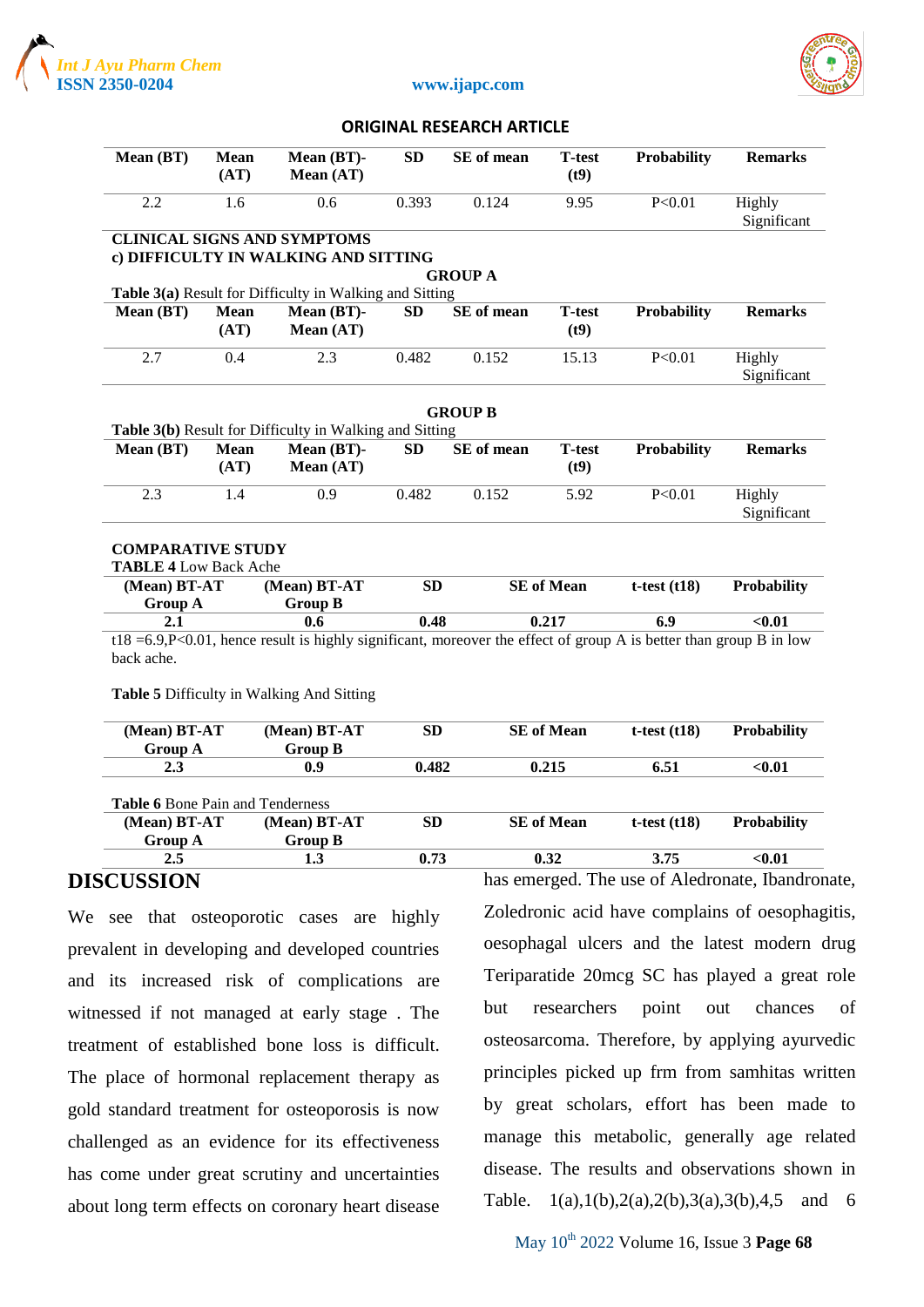



gives a positive outcome from its inference. This therapy has been shown cost effective, non invasive and also good in feasibility and accessibility. In future, pilot study can be done taking more number of patients and prove beneficial for the scholars and researchers .

# **CONCLUSION**

Ayurveda is a science where all the siddhants are inscribed by ancient great scholars after many repeated discussions , proofs, validations and experiences over the years and their final results . Every siddhant has its own uniquity in understanding and specific in its applications . As Ayurveda is boon for management of chronic , degenerative diseases. (jara chikitsa) and enhancing Ayu(longevity) . Therefore , here effort has been made in osteoporosis (jarajanya vyadhi) and its chikitsa aspect .